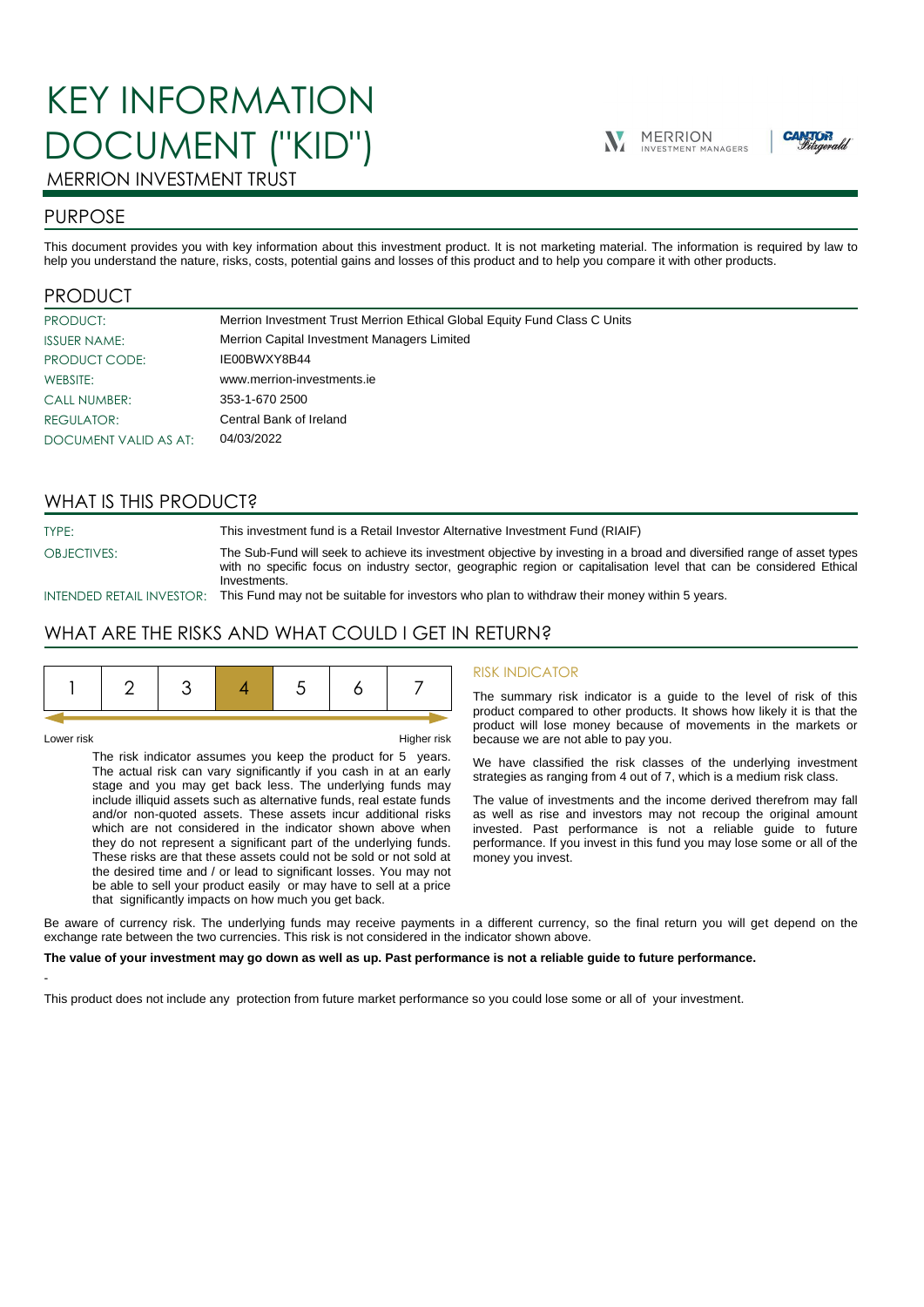#### PERFORMANCE SCENARIOS

Market developments in the future cannot be accurately predicted. The scenarios shown are only an indication of some of the possible outcomes based on recent returns. Actual returns could be lower.

#### INVESTMENT 10000 EUR

| SURVIVAL SCENARIOS         |                                     | 1 YEAR        | 3 YEARS       | 5 YEARS<br><i><b>IRECOMMENDED</b></i><br><b>HOLDING PERIOD)</b> |
|----------------------------|-------------------------------------|---------------|---------------|-----------------------------------------------------------------|
| STRESS SCENARIO            | What might you get back after costs | 1080.29 EUR   | 5 186.43 EUR  | 4 111.62 EUR                                                    |
|                            | Average return each year            | $-89.2%$      | $-19.66%$     | $-16.29%$                                                       |
| UNFAVOURABLE SCENARIO      | What might you get back after costs | 8790.14 EUR   | 9 038.73 EUR  | 9784.68 EUR                                                     |
|                            | Average return each year            | $-12.1%$      | $-3.31%$      | $-0.43%$                                                        |
| <b>MODERATE SCENARIO</b>   | What might you get back after costs | 11 036.3 EUR  | 13 377.93 EUR | 16 216.39 EUR                                                   |
|                            | Average return each year            | 10.36%        | 10.19%        | 10.15%                                                          |
| <b>FAVOURABLE SCENARIO</b> | What might you get back after costs | 13 735.37 EUR | 19 627.22 EUR | 26 640.97 EUR                                                   |
|                            | Average return each year            | 37.35%        | 25.2%         | 21.65%                                                          |

This table shows the money you could get back over the recommended holding period, under different scenarios, assuming that you invest 10000 EUR.

The scenarios shown illustrate how your investment could perform. You can compare them with the scenarios of other products.

The scenarios presented are an estimate of future performance based on evidence from the past, and are not an exact indicator. What you get will vary depending on how the market performs and how long you keep the investment.

## WHAT HAPPENS IF MERRION CAPITAL INVESTMENT MANAGERS LIMITED IS UNABLE TO PAY OUT?

In the unlikely event of a default of the Manager (the manufacturer) – Merrion Capital Investment Managers Ltd.; the sub-fund employs an independent depositary (Northern Trust Fiduciary Services (Ireland) Limited) to hold and register the sub-funds' assets independent of the Manager. For further information on the depositary and the sub-fund structure, please refer to the Merrion Investment Trust Prospectus which can be found at: http://www.merrion-investments.ie/assets/riaifpros.pdf

## WHAT ARE THE COSTS?

#### COSTS OVER TIME

The Reduction in Yield (RIY) shows what impact the total costs you pay will have on the investment return you might get. The total costs take into account one-off, ongoing and incidental costs.

The amounts shown here are the cumulative costs of the product itself, for three different holding periods. They include potential early exit penalties. The figures assume you invest 10,000 EUR. The figures are estimates and may change in the future.

The person selling you or advising you about this product may charge you other costs. If so, this person will provide you with information about these costs, and show you the impact that all costs will have on your investment over time.

| INVESTMENT 10000 EUR            |                  | IF YOU CASH IN AFTER 1 YEAR IF YOU CASH IN AFTER 3 YEARS IF YOU CASH IN AFTER 5 YEARS |              |
|---------------------------------|------------------|---------------------------------------------------------------------------------------|--------------|
| Total costs                     | <b>202.3 EUR</b> | 750.46 EUR                                                                            | 1 544.83 EUR |
| Impact on return (RIY) per year | 2.02 %           | $2.02\%$                                                                              | $2.02\%$     |

#### COMPOSITION OF COSTS

The table below shows:

\* The impact each year of the different types of costs on the investment return you might get at the end of the recommended holding period.

\* What the different cost categories mean.